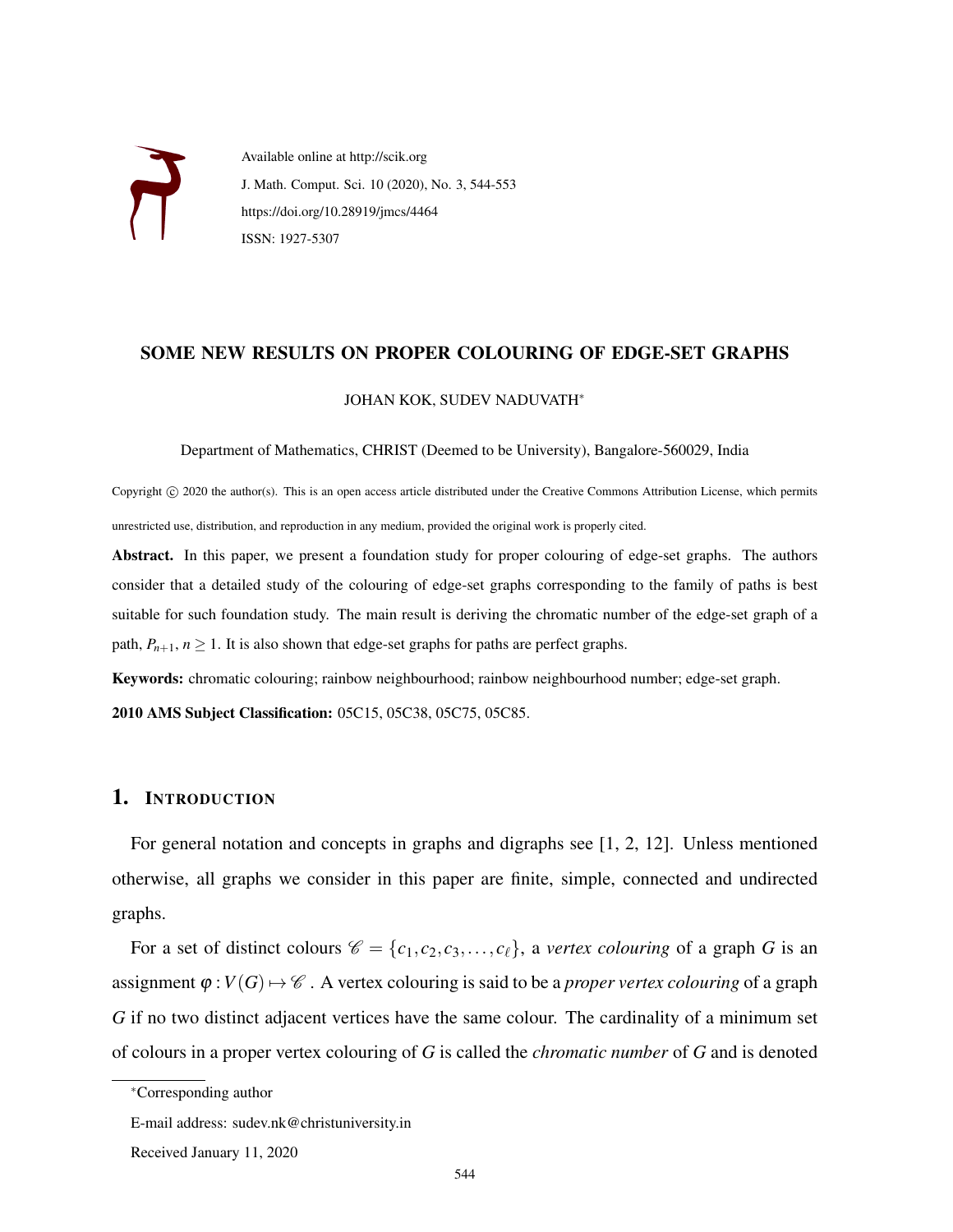A *minimum parameter colouring* of a graph *G* is a proper colouring of *G* which consists of the colours  $c_i$ ;  $1 \le i \le \ell$ , with minimum possible values for the subscripts *i*. Unless stated otherwise, we consider minimum parameter colouring throughout this paper.

The set of vertices of G having the colour  $c_i$  is said to be the *colour class* of  $c_i$  in G and is denoted by  $\mathcal{C}_i$ . The cardinality of the colour class  $\mathcal{C}_i$  is said to be the weight of the colour  $c_i$ , denoted by  $\theta(c_i)$ . Note that  $\ell$ ∑ *i*=1  $\theta(c_i) = \nu(G).$ 

Unless mentioned otherwise, we colour the vertices of a graph *G* in such a way that  $\mathcal{C}_1 = I_1$ , the maximal independent set in *G*,  $\mathcal{C}_2 = I_2$ , the maximal independent set in  $G_1 = G - \mathcal{C}_1$  and proceed like this until all vertices are coloured. This convention is called *rainbow neighbourhood convention* (see [5]. The number of vertices in *G* which yield rainbow neighbourhoods, denoted by  $r_{\chi}(G)$ , is called the *rainbow neighbourhood number* of *G*.

In [5], the bounds on  $r_{\chi}(G)$  corresponding to of minimum proper colouring, denoted by  $r_{\gamma}^{-}$  $\overline{\chi}$ <sup>(</sup>*G*) and  $r_{\chi}^+$  $\chi^+(G)$ , have been defined as the minimum value and maximum value of  $r_{\chi}(G)$  over all permissible colour allocations. If we relax connectedness, it follows that the null graph  $\mathfrak{N}_n$  of order  $n \ge 1$  has  $r^-(\mathfrak{N}_n) = r^+(\mathfrak{N}_n) = n$ . For bipartite graphs and complete graphs,  $K_n$  it follows that,  $r^{-}(G) = r^{+}(G) = n$  and  $r^{-}(K_n) = r^{+}(K_n) = n$ .

We observe that if it is possible to permit a chromatic colouring of any graph *G* of order *n* such that the star subgraph obtained from vertex *v* as center and its open neighbourhood  $N(v)$ the pendant vertices, has at least one coloured vertex from each colour for all  $v \in V(G)$  then  $r_{\chi}(G) = n$ . Certainly, examining this property for any given graph is complex.

**Lemma 1.1.** [5] *For any graph G the graph*  $G' = K_1 + G$  *has*  $r_{\chi}(G') = 1 + r_{\chi}(G)$ *.* 

### 2. RAINBOW NEIGHBOURHOOD NUMBER OF EDGE-SET GRAPHS

Edge-set graphs were introduced in [4]. As the notion of an edge-set graph seems to be largely unknown. Therefore, the main definition and some important observations from [4] will be presented in this section.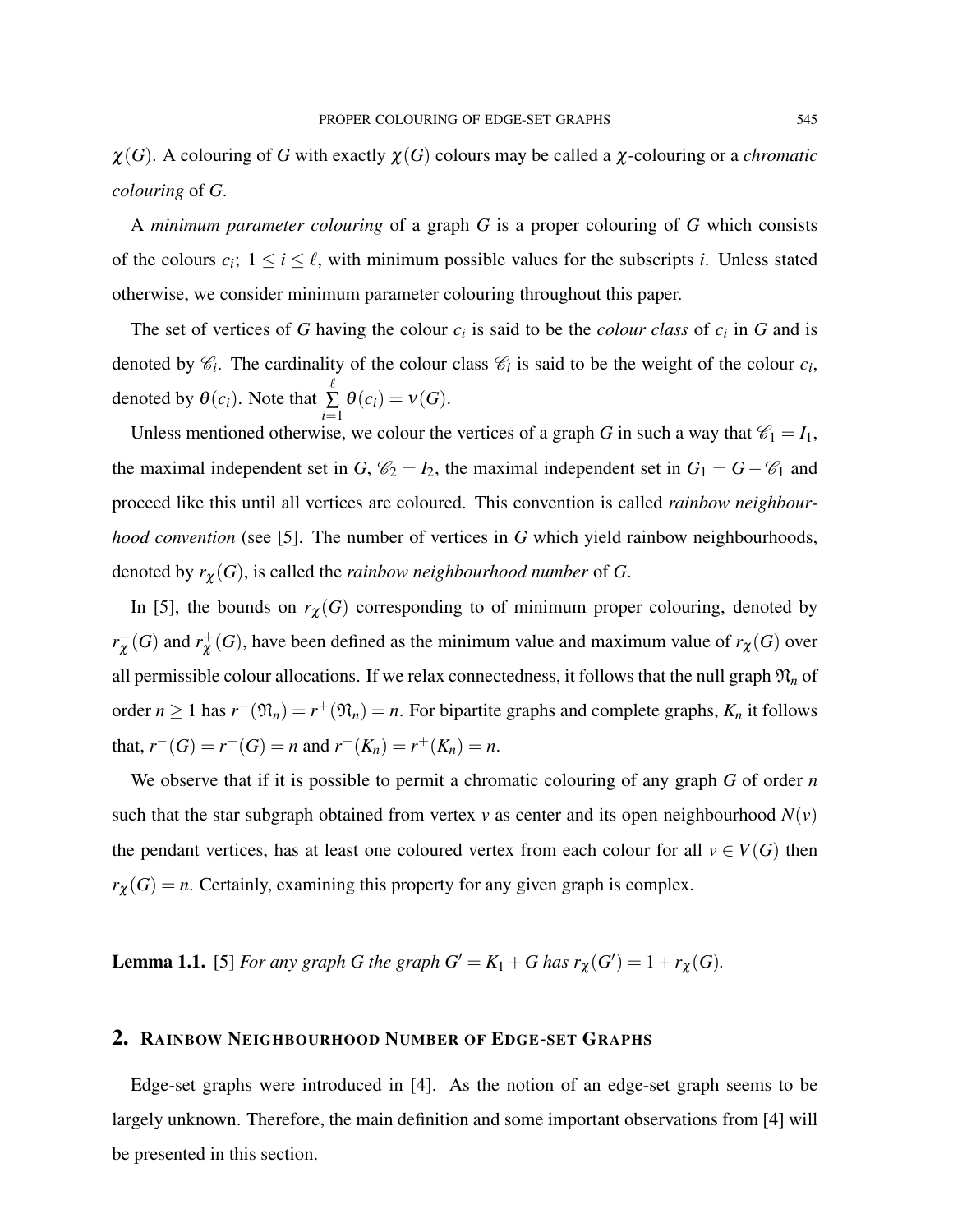Let *A* be a non-empty finite set. Let the set of all *s*-element subsets of *A* (arranged in some order), where  $1 \leq s \leq |A|$ , be denoted by S and the *i*-th element of S by,  $A_{i,s}$ .

**Definition 2.1.** [4] Let  $G(V, E)$  be a non-empty finite graph with  $|E| = \varepsilon \ge 1$  and  $\mathcal{E} = \mathcal{P}(E) \{\emptyset\}$ , where  $\mathcal{P}(E)$  is the power set of the edge set  $E(G)$ . For  $1 \leq s \leq \varepsilon$ , let S be the collection of all *s*-element subsets of *E*(*G*) and *Es*,*<sup>i</sup>* be the *i*-th element of S. Then, the *edge-set graph* corresponding to *G*, denoted by  $\mathcal{G}_G$ , is the graph with the following properties.

- (i)  $|V(\mathscr{G}_G)| = 2^{\varepsilon} 1$  so that there exists a one to one correspondence between  $V(\mathscr{G}_G)$  and  $\mathcal{E}$ ;
- (ii) Two vertices, say  $v_{s,i}$  and  $v_{t,j}$ , in  $\mathscr{G}_G$  are adjacent if some elements (edges of *G*) in  $E_{s,i}$ is adjacent to some elements of  $E_{t,j}$  in  $G$ .

From the above definition, it can be seen that the edge-set graph  $\mathcal{G}_G$  of a given graph *G* is dependent not only on the number of edges  $\varepsilon$ , but the structure of *G* also. Note that it was erroneously remarked in [4] that non-isomorphic graphs of the same size have distinct edge-set graphs. Figure 2 illustrates one contradictory case.

Note that an edge-set graph  $\mathcal{G}_G$  has an odd number of vertices. If *G* is a trivial graph, then  $\mathcal{G}_G$ is an empty graph (since  $\varepsilon = 0$ ). Also,  $\mathcal{G}_{P_2} = K_1$  and  $\mathcal{G}_{P_3} = C_3$ . In [4] the following conventions were used.

- (i) If an edge  $e_j$  is incident with vertex  $v_k$ , then we write it as  $(e_j \rightarrow v_k)$ .
- (ii) If the edges  $e_i$  and  $e_j$  of a graph *G* are adjacent, then we write it as  $e_i \sim e_j$ .
- (iii) The *n* vertices of the path  $P_n$  are positioned horizontally and the vertices and edges are labeled from left to right as  $v_1, v_2, v_3, \ldots, v_n$  and  $e_1, e_2, e_3, \ldots, e_{n-1}$ , respectively.
- (iv) The *n* vertices of the cycle  $C_n$  are seated on the circumference of a circle and the vertices and edges are labeled clockwise as  $v_1, v_2, v_3, \ldots, v_n$  and  $e_1, e_2, e_3, \ldots, e_n$ , respectively such that  $e_i = v_i v_{i+1}$ , in the sense that  $v_{n+1} = v_1$ .

Invoking the definition and observations given above, it is noticed that both  $d<sup>t</sup><sub>t</sub>$  $^t_{G(e)}(G)$  and  $d_{G(e)}(v_i)$  are single values, while  $d_{G(v_k)}(e_j) \leq d_{G(v_m)}(e_j), (e_j \to v_k), (e_j \to v_m)$ . The graphs having three edges  $e_1, e_2, e_3$  are graphs  $P_4, C_3$ , and  $K_{1,3}$ . The corresponding edge-set graphs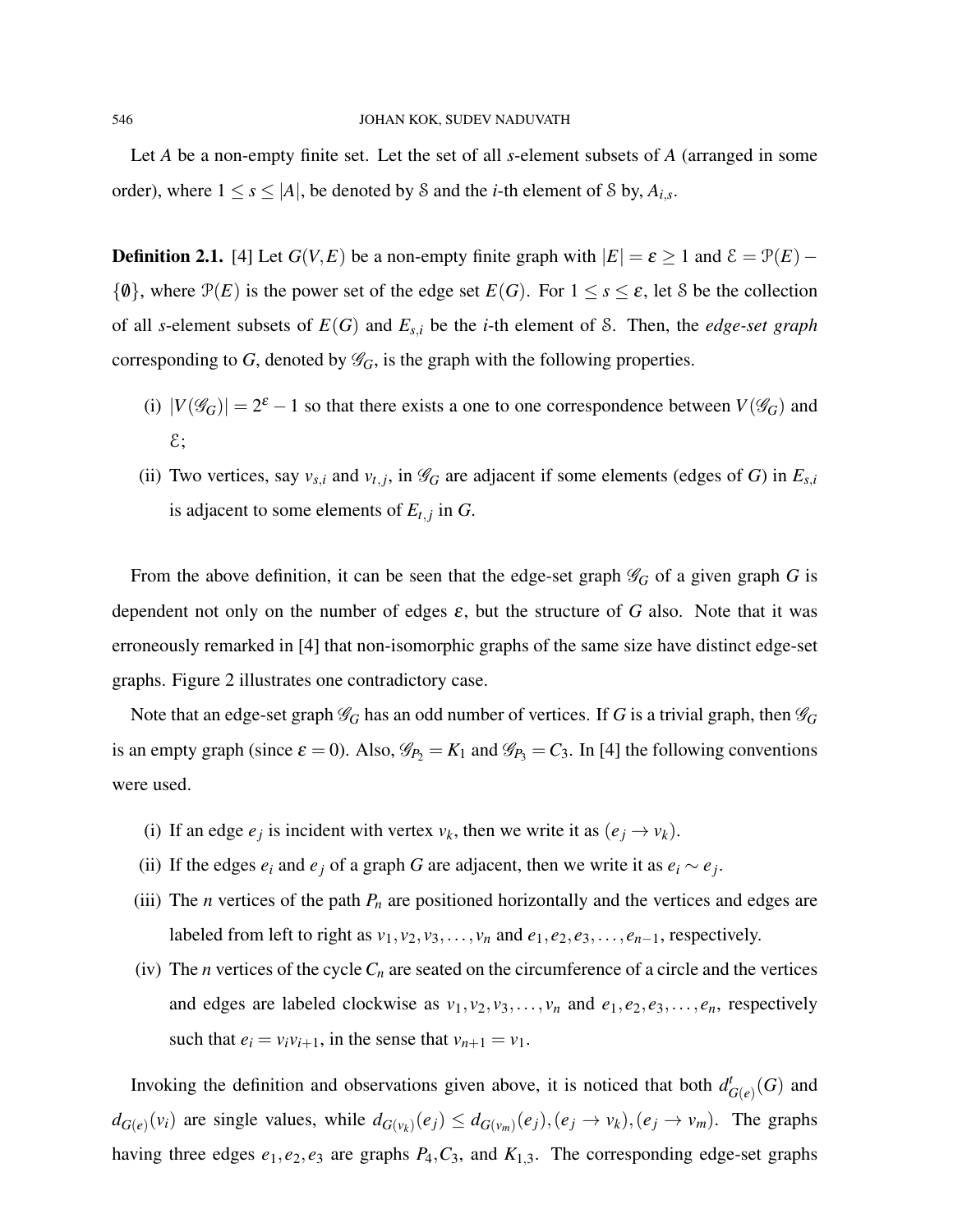on the vertices  $v_{1,1} = \{e_1\}, v_{1,2} = \{e_2\}, v_{1,3} = \{e_3\}, v_{2,1} = \{e_1, e_2\}, v_{2,2} = \{e_1, e_3\}, v_{2,3} =$  ${e_2, e_3}, v_{3,1} = {e_1, e_2, e_3}$  are depicted below.

Figure 1 depicts the edge-set graph  $\mathscr{G}_{P_4}$ .



FIGURE 1. Edge-set graph  $\mathscr{G}_{P_4}$ .

Figure 2 depicts the edge-set graph  $\mathcal{G}_{C_3} = \mathcal{G}_{K_{1,3}} = K_7$ .



FIGURE 2. Edge-set graph  $\mathcal{G}_{C_3} = \mathcal{G}_{K_{1,3}} = K_7$ .

Notice that both  $\mathcal{G}_{C_3}$  and  $\mathcal{G}_{K_{1,3}}$  are complete graphs.

# 3. PROPER COLOURING OF THE EDGE-SET GRAPHS OF PATHS

It is known that for a given size  $\varepsilon \ge 1$  a graph of maximum order v, is a tree. Hence, for a given size the graphs with maximum structor index  $si(G)$  are the corresponding trees,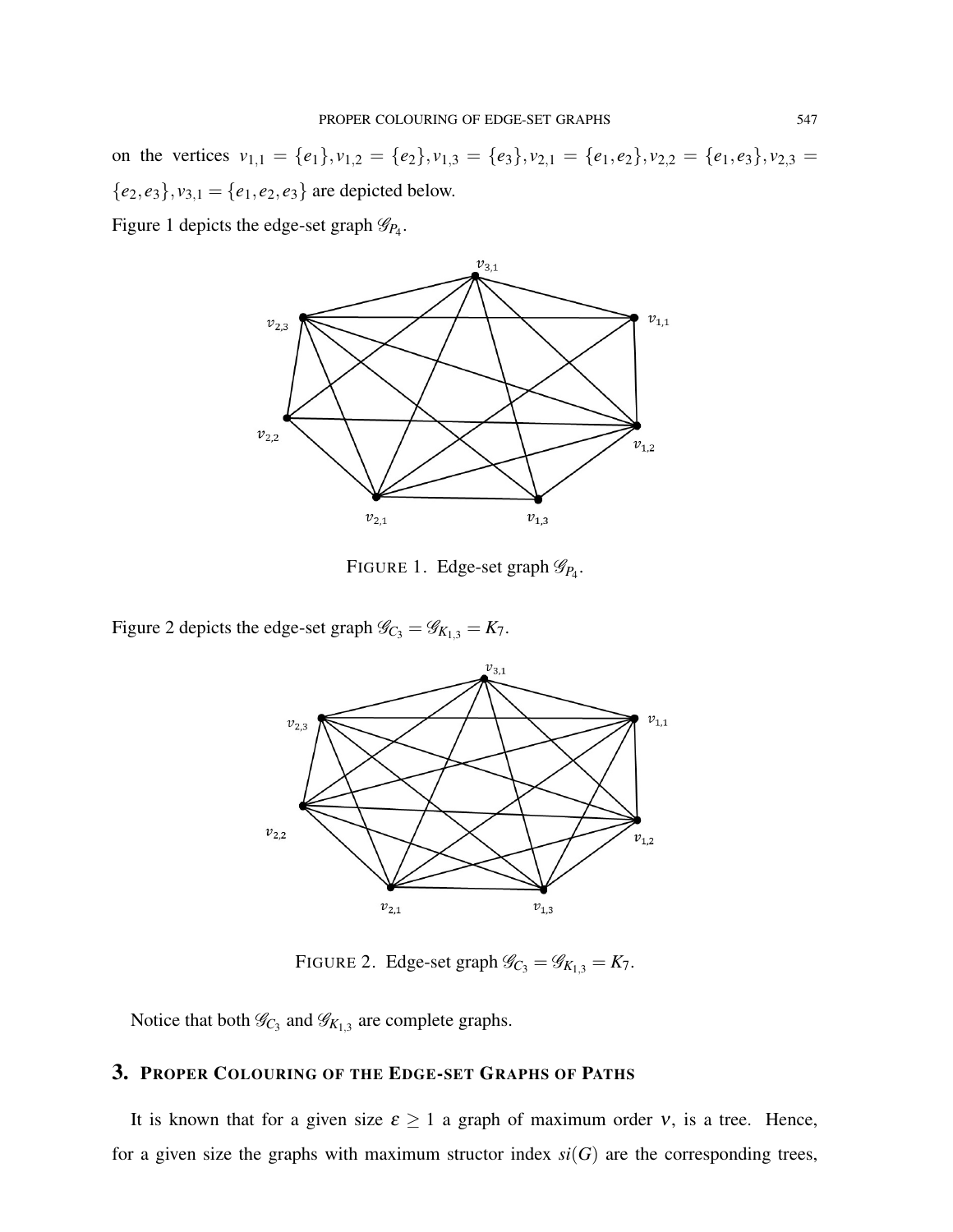*T*. It easily follows that for  $\varepsilon(T) \ge 3$  only the star graphs have  $\mathscr{G}_{S_{\varepsilon+1}}$ , complete. Put another way, a tree *T* has  $\mathcal{G}_T$  complete if and only if  $diam(T) \leq 2$ . From the family of trees, a path corresponding to a given  $\varepsilon$ , denoted by  $P_{\varepsilon}$ , has largest diameter. These observations motivate a detailed study of the proper colouring and associated colour parameters of edge-set graphs of paths to lay the foundation for studying more complex graph classes.

For this section paths of the form  $P_{n+1} = v_1 e_1 v_2 e_2 v_3 \cdots e_n v_{n+1}$ , will be considered. Such graph will be abbreviated to  $P_{n+1} = v_1 e_i v_i \succ, 1 \le i \le n$ . To easily relate the results with Definition 2.1, note that  $\varepsilon(P_{n+1}) = n$ . It can be easily verified that  $\mathscr{G}_{P_2} = K_1$ . Hence,  $\chi(G_{P_2}) = 1$ . Also,  $\mathscr{G}_{P_3} = K_3$  and hence,  $\chi(\mathscr{G}_{P_3}) = 3$ . These observations bring the main results. First, we state an important lemma.

**Lemma 3.1.** *Let*  $G(V, E)$  *be a non-empty finite graph with*  $|E| = \varepsilon \ge 1$  *and*  $\mathcal{E} = \mathcal{P}(E) - \{\emptyset\}$ *, where*  $\mathcal{P}(E)$  *is the power set of the edge set*  $E(G)$ *. Then each edge*  $e_i$  *is in exactly*  $2^{\varepsilon-1}$  *subsets of* E*.*

*Proof.* The result follows directly from the well-definedness and well-ordering of the power set,  $\mathcal{P}(E)$ .

It is observed that if the number of subsets which has say, *e<sup>i</sup>* as element is *t*, then within the corresponding *t* subsets the edge  $e_j$ ,  $j \neq i$  will be in  $\frac{t}{2} = 2^{\varepsilon - 2}$  of those subsets.

**Theorem 3.2.** *The edge-set graph*  $\mathscr{G}_{P_{n+1}}$ *, n*  $\geq 1$  *has* 

$$
\chi(\mathscr{G}_{P_{n+1}}) = \begin{cases} 1 \text{ or } 3, & \text{if } P_2 \text{ or } P_3 \text{ respectively,} \\ 5, & \text{if } P_4, \\ 2^{n-1} + 2^{n-2} - 2, & \text{for } P_{n+1}, \ n \ge 4. \end{cases}
$$

*Proof. Part 1:* Trivial is the observation that  $\mathcal{G}_{P_2} = K_1$  and that result in equality. It has been observed that  $\mathscr{G}_{P_3} = K_3$  and hence  $\chi(\mathscr{G}_{P_3}) = 3$ .

*Part 2:* In constructing  $\mathscr{G}_{P_4}$  begin with  $\mathscr{G}_{P_3}$  which has vertices  $\{e_1\}$ ,  $\{e_2\}$ ,  $\{e_1, e_2\}$ . Add a disjoint copy of  $\mathscr{G}_{P_3}$  and relabel the vertices of this copy to be  $\{e_1, e_3\}$ ,  $\{e_2, e_3\}$ ,  $\{e_1, e_2, e_3\}$  to obtain,  $\mathcal{G}'_{P_3}$ . Clearly,  $\mathcal{G}'_{P_3}$  complies with Definition 2.1.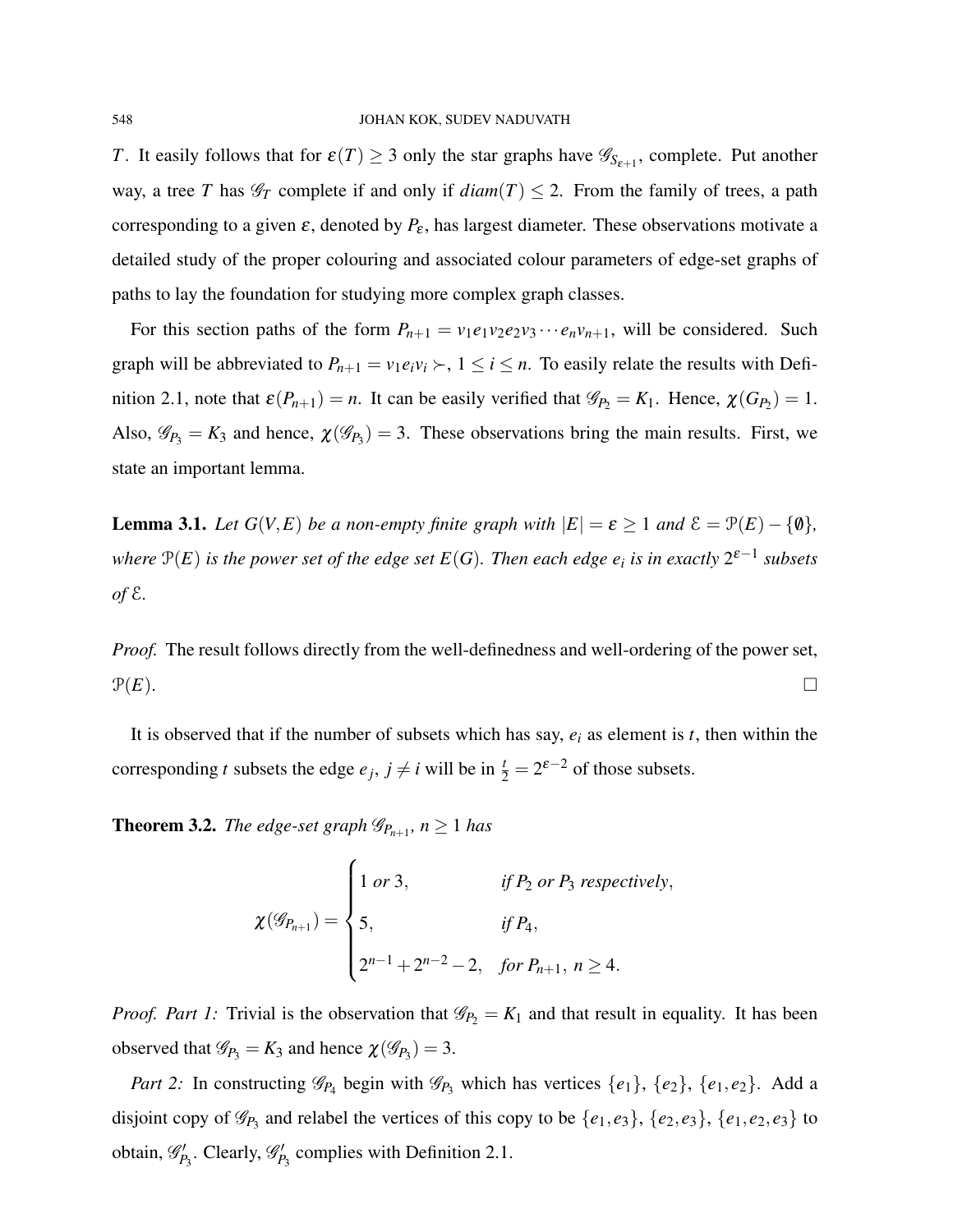Consider *H* =  $\mathcal{G}_{P_3} \cup \mathcal{G}'_{P_3}$  and add the cut edges, {*e*<sub>2</sub>}{*e*<sub>1</sub>,*e*<sub>3</sub>}, {*e*<sub>2</sub>}{*e*<sub>2</sub>,*e*<sub>3</sub>}, {*e*<sub>2</sub>}{*e*<sub>1</sub>,*e*<sub>2</sub>,*e*<sub>3</sub>},  ${e_1, e_2}{e_1, e_3}, {e_1, e_2}{e_2, e_3}, {e_1, e_2}{e_1, e_2}, {e_3}.$  Clearly, the induced subgraph,  $({e_2},$  ${e_1, e_2}, {e_1, e_3}, {e_2, e_3}, {e_1, e_2, e_3} \rangle = K_5$ . Now add all additional bridges in accordance with Definition 2.1 to obtain graph  $H'$ . Due to symmetry considerations between edges  $e_1$  and  $e_2$  in *P*<sub>3</sub>, exactly two maximum cliques  $K_5$  come into existence hence,  $\omega(H') = 5$ . Finally, by adding vertex {*e*3} and the corresponding edges in accordance with Definition 2.1 and by symmetry

considerations between edges  $e_1$  and  $e_3$  in  $P_4$ , the edge-set graph  $\mathscr{G}_{P_4}$  has exactly four maximum cliques  $K_5$ . Therefore,  $\chi(\mathscr{G}_{P_4}) \geq 5$ .

Invoking Definition 2.1, consider the following colouring of  $\mathcal{G}_{P_4}$ . Let  $c(v_{1,1}) = c_1$ ,  $c(v_{1,3}) = c_2$  $c_1$ ,  $c(v_{2,2}) = c_1$ ,  $c(v_{1,2}) = c_2$ ,  $c(v_{2,1}) = c_3$ ,  $c(v_{2,3}) = c_4$ ,  $c(v_{3,1}) = c_5$ . Clearly, the colouring is proper and hence  $\chi(\mathscr{G}_{P_4}) \leq 5$ . Hence we have  $\chi(\mathscr{G}_{P_4}) = 5$ .

*Part 3:* For  $n \geq 4$ , and the path path  $P_{n+1}$  the edge-set graph  $\mathscr{G}_{P_{(n-1)+1}}$  of the preceding path hence, the  $(n-1)$ -edge path  $P_{(n-1)+1}$ , is incomplete. In accordance with the procedure described in Part 2, consider  $\mathscr{G}_{P_{(n-1)+1}}$  and  $\mathscr{G}'_{P_{(n-1)+1}}$ . Since in  $\mathscr{G}'_{P_{(n-1)+1}}$  the edge  $e_n$  has been added to each vertex corresponding to the vertices  $v_{i,j} \in V(\mathscr{G}_{P_{(n-1)+1}})$ , the new edges in accordance with Definition 2.1 are those between all pairs of vertices for which at least one vertex has  $e_{n-1} \in v'_{i,j}$ . From Lemma 3.1, it follows that at least one complete induced subgraph,  $K_{2^{n-2}}$ exists in  $\mathscr{G}'_{P(n-1)+1}$ . All pairs of vertices which has both  $e_{n-2}, e_{n-1} \in v'_{i,j}$  is an edge in  $\mathscr{G}'_{P(n-1)+1}$ so least one complete induced subgraph,  $K_{2^{n-2}+1}$  exists in  $\mathscr{G}'_{P_{(n-1)+1}}$ . Proceeding to vertices for which edge  $e_{n-3} \in v'_{i,j}$  and so on until the edge  $e_1$  has been accounted for results in  $\mathscr{G}'_{P_{(n-1)+1}}$ being complete. Hence,  $\chi(\mathscr{G}_{P_{(n-1)+1}}') = 2^{n-1} - 1$ .

Finally, by adding the bridges between  $\mathscr{G}_{P(n-1)+1}$  and  $\mathscr{G}'_{P(n-1)+1}$  and through similar arguments in respect of edges  $e_{n-2}, e_{n-1} \in v_{i,j} \in V(\mathscr{G}_{P_{(n-1)+1}})$  and so on, it follows that at least one maximum induced clique, of order  $2^{n-2} - 1 + \chi(\mathscr{G}_{P_{(n-1)+1}})$ , exists in  $\mathscr{G}_{P_{n+1}}$ . Therefore,  $\chi(\mathscr{G}_{P_{n+1}}) \geq 2^{n-1} + 2^{n-2} - 2$ . By allocating colours similar to the procedure described in Part-2, it follows that  $2^{n-1} + 2^{n-2} - 2 \le \chi(\mathscr{G}_{P_{n+1}}) \le 2^{n-1} + 2^{n-2} - 2 \Leftrightarrow \chi(\mathscr{G}_{P_{n+1}}) = 2^{n-1} + 2^{n-2} - 2$ . Therefore, by immediate induction, the result follows for all  $n \ge 4$ .

**Corollary 3.3.** *(a)* Each vertex in an edge-set graph  $\mathscr{G}_{P_{n+1}}$ ,  $n \geq 2$  belongs to some maximum  $\mathcal{C}$ *clique in*  $\mathscr{G}_{P_{n+1}}$ .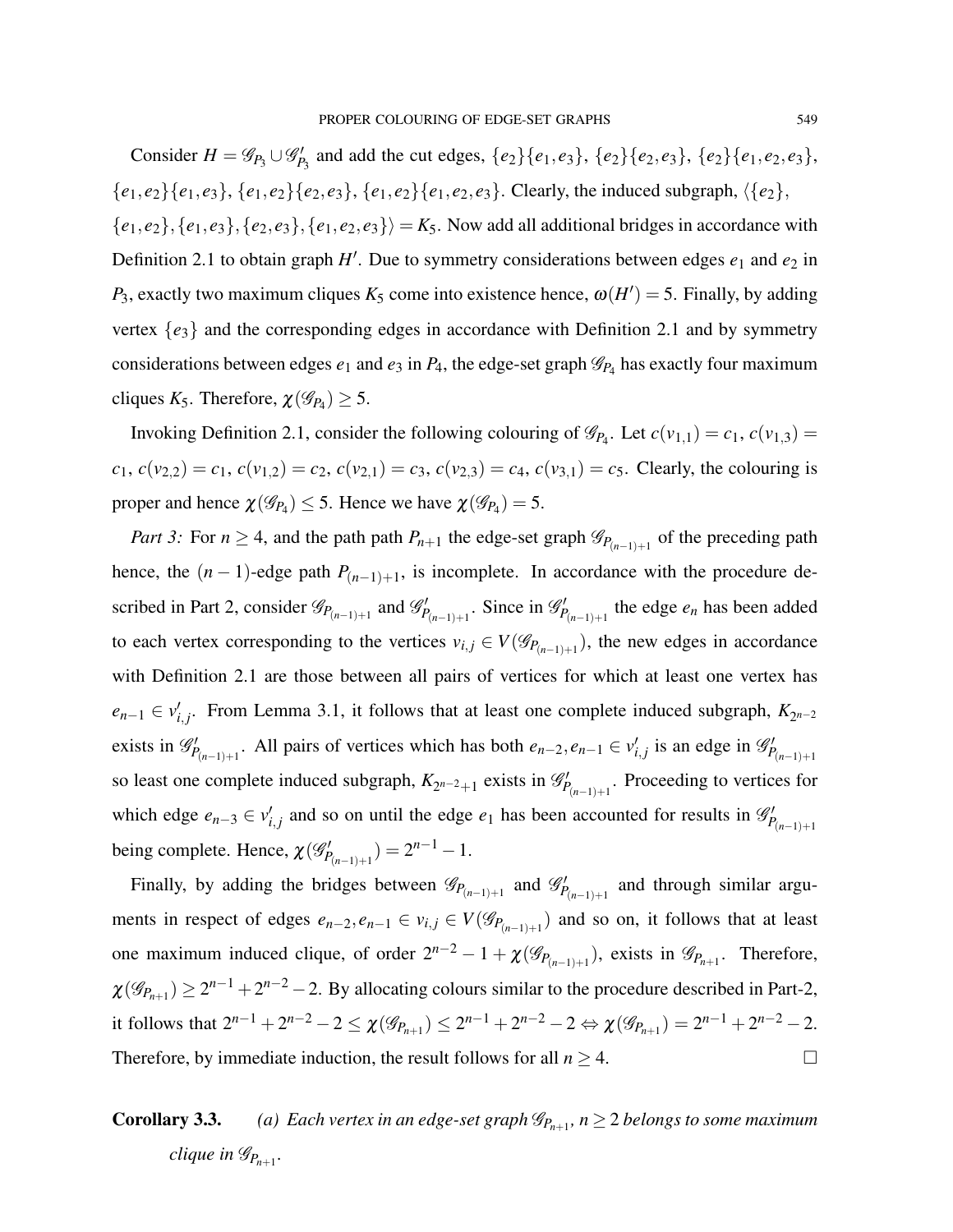- *(b) The edge-set graphs*  $\mathscr{G}_{P_{n+1}}$ ,  $n \ge 1$  *has clique number,*  $\omega(\mathscr{G}_{P_{n+1}}) = 2^{n-1} + 2^{n-2} 2$ .
- *(c)* The edge-set graphs  $\mathscr{G}_{P_{n+1}}$ ,  $n \geq 1$  are perfect graphs.
- *(d) The edge-set graph*  $\mathcal{G}_{P_{n+1}}$  *has,*  $r_c^- h i(\mathcal{G}_{P_{n+1}}) = r_c^+ h i(\mathcal{G}_{P_{n+1}}) = 2^n 1$ *.*

*Proof.* The results are a direct consequence from the proof of Theorem 3.2.

**Theorem 3.4.** An edge-set graph  $\mathscr{G}_{P_{n+1}}$ ,  $n \geq 1$  is a perfect graph.

*Proof.* For  $P_1$ ,  $P_2$  the result is trivial. From Theorem 3.2 and Corollary 3.3(b) we have,  $n \ge 2$ and hence it follows that  $\omega(\mathscr{G}_{P_{n+1}}) = 2^{n-1} + 2^{n-2} - 2 = \chi(\mathscr{G}_{P_{n+1}})$ . Hence, an edge-set graph is weakly perfect. From Definition 2.1, it follows that an edge-set graph has a unique maximum independent set *X*. Furthermore,  $\langle X \rangle$  is a null graph hence, any subgraph thereof is perfect.

Also, from Corollary 3.3(a), each vertex in  $V(\mathscr{G}_{P_{n+1}})$  is in some induced maximum clique. It then follows that  $\omega(H) = \chi(H)$ ,  $\forall H \subseteq \mathscr{G}_{P_{n+1}}$ ,  $n \ge 1$ . Hence the result.

Conjecture 1. *The edge-set graphs of acyclic graphs are perfect graphs.*

## 4. CONCLUSION

Research problem: The notion of a chromatic core subgraph of a graph *G* was introduced in [9]. We recall that, for a graph *G* its *structural size* is measured by its *structor index* denoted and defined as,  $si(G) = v(G) + \varepsilon(G)$ . We say that the smaller of graphs *G* and *H* is the graph satisfying the condition,  $min{s(i(G), si(H)}$ . If  $si(G) = si(H)$  the graphs are of equal structural size but not necessarily isomorphic. A straight forward example is the path, *P*<sup>4</sup> and the star graph,  $S_3$ .

**Definition 4.1.** For a finite, undirected simple graph *G* of order  $v(G) = n \ge 1$  a chromatic core subgraph *H* is a smallest induced subgraph *H* (smallest in respect of  $si(H)$ ) such that,  $\chi(H) = \chi(G).$ 

From the construction used in the proof of Theorem 3.2 it follows that a finite number of distinct maximum cliques can be associated with a given edge-set graph  $\mathscr{G}_{P_{n+1}}$ . As an application, the largest number of vertices common to the maximum number of chromatic core subgraphs can be considered the most strategic vertices for protection from a disaster management and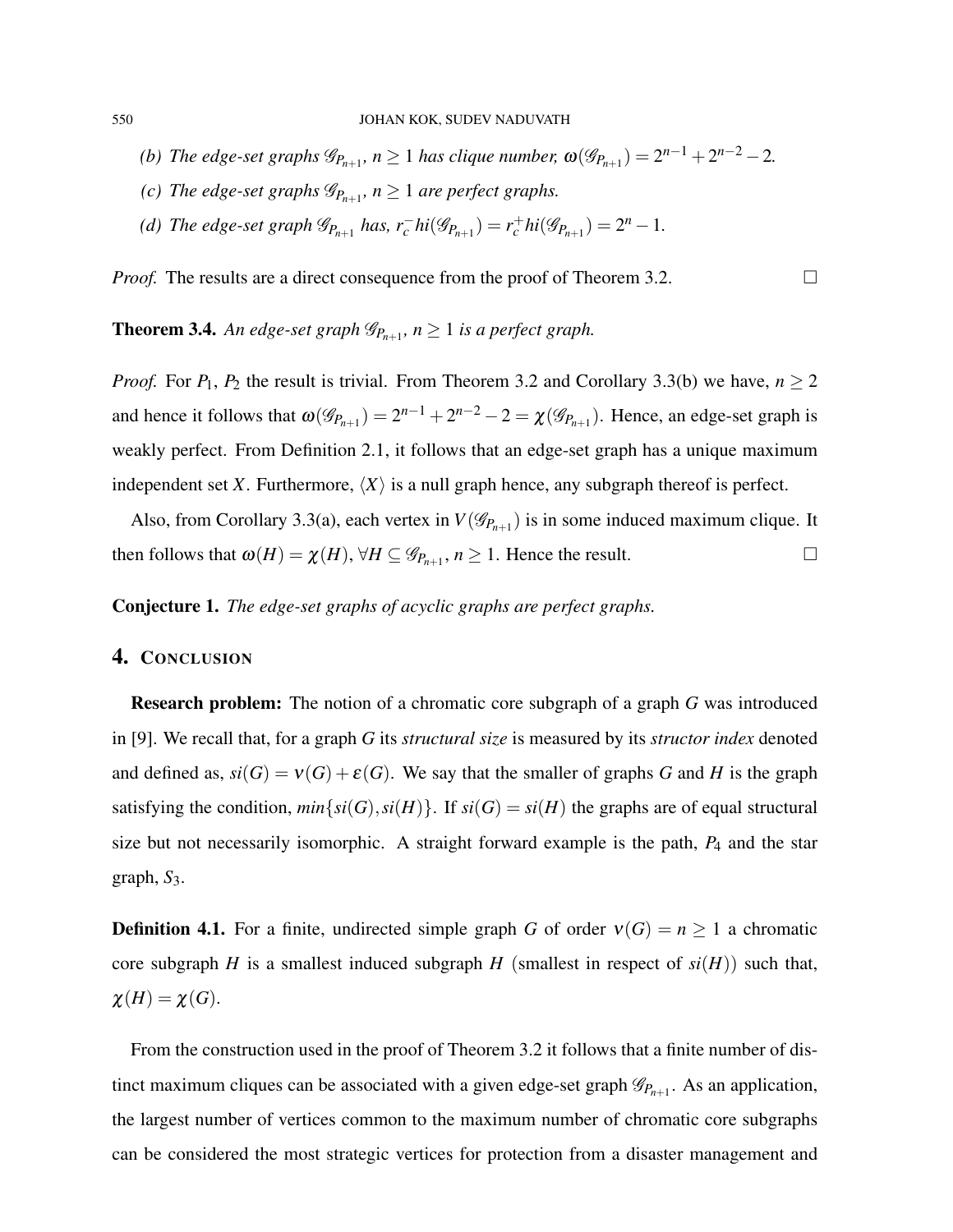recovery plan in the event of graph destruction. The aforesaid observation motivates us to introduce a new graph parameter called the *chromatic cluster number* of a graph *G*. It is denoted by  ${\complement}(G)$ . From Theorem 3.2 it follows that  ${\complement}(\mathscr{G}_{P_2}) = {\complement}(\mathscr{G}_{P_3}) = 1$  and  ${\complement}(\mathscr{G}_{P_4}) = 4$ . Note that the vertices  $v_{1,1} = \{e_1\}$ ,  $v_{1,3} = \{e_3\}$ ,  $v_{2,2} = \{e_1, e_3\}$  and  $v_{1,3} = \{e_1, e_2, e_3\}$  corresponds to  $\mathcal{C}(\mathscr{G}_{P_4})$ .

**Problem 1.** For the edge-set graph  $\mathscr{G}_{P_{n+1}}$ ,  $n \geq 4$ , determine  $\mathcal{C}(\mathscr{G}_{P_{n+1}})$ .

The research on set-graphs (see [3]) and edge-set graphs naturally leads to new concepts such as vertex degree sequence set-graphs and colour set-graphs and colour-string set-graphs. Preliminary definitions are provided below.

(1) If the degree sequence of a graph *G* of order  $n \ge 1$  is  $(d_1 \le d_2 \le d_3 \le \cdots, d_n)$ , then for a subsequence  $(d_{t+1} = d_{t+2} = \cdots = d_{t+\ell} = m_i), t \ge 0, 1 \le \ell \le n$ , label the corresponding vertices to be  $m_{i,1}, m_{i,2}, m_{i,3}, \ldots, m_{i,\ell}$ . Consider the set  $\mathcal{V}(G) = \mathcal{P}(V) - \emptyset$  where,  $\mathcal{P}(V)$ is the power set of  $V(G)$ .

**Definition 4.2.** The degree sequence set-graph corresponding to G, denoted by  $\mathscr{G}_{\mathscr{V}(G)}$ , *is the graph with the following properties.*

- *(i)*  $|\mathscr{G}_{\mathscr{V}(G)}| = 2^{\nu} 1$  *so that there exists a one to one correspondence between*  $V(\mathscr{G}_{\mathscr{V}(G)})$  and  $\mathscr{V}(G)$ .
- *(ii) Two vertices, say*  $v_{s,i}$  *and*  $v_{t,j}$ *, in*  $\mathcal{G}_{\mathcal{V}(G)}$  *are adjacent if some element(s) (specific vertex degree(s) of G) in*  $v_{s,i}$  *is adjacent to some element(s) of*  $v_{t,j}$  *in G.*

It follows easily that for a complete graph  $K_n$ ,  $n \geq 1$  has its corresponding degree sequence set-graph, a complete graph.

Problem 2. Discuss the properties of the degree sequence set-graph corresponding to graph *G*.

(2) Let the minimum colour set  $\mathcal{C} = \{c_1, c_2, c_3, \dots, c_{\chi}\}\$  permit a chromatic colouring of *G* in accordance with the rainbow neighbourhood convention. Let  $\mathscr{C}^{\{ \}}(G) = \mathcal{P}(\mathscr{C}) - \mathbf{0}$ where,  $\mathcal{P}(\mathscr{C})$  is the power set of  $\mathscr{C}$ .

**Definition 4.3.** *The colour set-graph corresponding to G, denoted by*  $\mathscr{G}_{\mathscr{C}^{\{ \}}(G)}$ *, is the graph with the following properties.*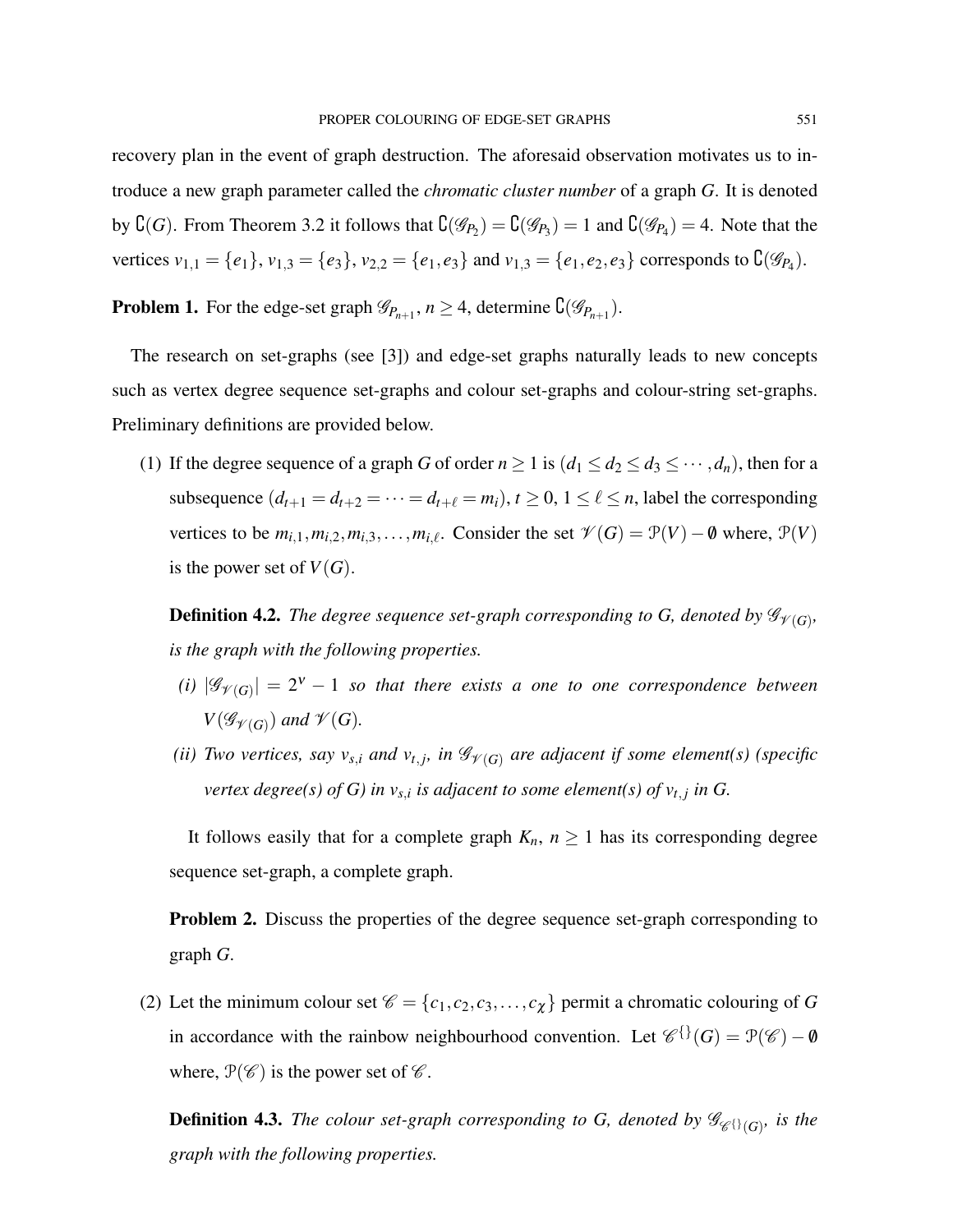- *(i)*  $|\mathscr{G}_{\mathscr{C}(\mathcal{G})}| = 2^{\chi} 1$  so that there exists a one to one correspondence between  $V(\mathscr{G}_{\mathscr{C}^{\{ \} }(\mathbb{G})})$  and  $\mathscr{C}^{\{ \} }(G).$
- *(ii) Two vertices, say*  $v_{s,i}$  *and*  $v_{t,j}$ *, in*  $\mathscr{G}_{\mathscr{C}^{\{\}}(G)}$  *are adjacent if some element(s) (specific vertex degree(s) of G) in*  $v_{s,i}$  *is adjacent to some element(s) of*  $v_{t,j}$  *in G.*

Clearly, for all graphs *G* with  $\chi(G) = 2$  the colour set-graph is  $K_3$ .

Problem 3. *Discuss the properties of the colour set-graph corresponding to a chromatic colouring of a graph G.*

This problem is similar to (1). For a minimum colour set  $\mathcal{C} = \{c_1, c_2, c_3, \dots, c_{\chi}\}\)$  the corresponding colour weight sequence is  $(c_1, c_1, c_1, \ldots, c_1)$ ,··· , *c*<sup>χ</sup> , *c*<sup>χ</sup> , *c*<sup>χ</sup> ,..., *c*<sup>χ</sup> ).

 ${\theta(c_1)}$  *entries*  ${\theta(c_{\chi} \text{ entries}})$ Let  $\mathcal{C}^{\circ}(G) = \{c_{1,1}, c_{1,2}, c_{1,3}, \ldots, c_{1, \theta(c_1)}, \cdots, c_{\chi, 1}, c_{\chi, 2}, c_{\chi, 3}, \ldots, c_{\chi, \theta(c_{\chi})}\}\.$  We can define the colour-string set-graph,  $\mathcal{G}_{\mathscr{C}^{\circ}(G)}$  similar to Definition 4.2.

Problem 4. *Research the properties of the colour-string set-graph corresponding to a chromatic colouring of a graph G.*

## CONFLICT OF INTERESTS

The author(s) declare that there is no conflict of interests.

# **REFERENCES**

- [1] J.A. Bondy and U.S.R. Murty, Graph theory Springer, New York, 2008.
- [2] F. Harary, Graph theory, Narosa Publ. House, New Delhi, 2001.
- [3] J. Kok, K.P. Chithra, N.K. Sudev and C. Susanth, A study on set-graphs, Int. J. Computer Appl. 118 (7) (2015), 1–5.
- [4] J. Kok, N.K. Sudev and K.P. Chithra, A study on edge-set graphs of certain graphs, Int. J. Computer Appl. 127 (6) (2015), 1–5.
- [5] J. Kok, S. Naduvath and M.K. Jamil, Rainbow neighbourhood number of graphs, Proyecciones J. Math. 38 (3) (2019), 469–484.
- [6] J. Kok and S. Naduvath, An essay on compônentă analysis of graphs, preprint, arXiv: 1705.02097 [math.GM], 2017.
- [7] J. Kok and S. Naduvath, Rainbow neighbourhood equate number of graphs, preprint, arXiv:1709.00261 [math.GM], 2017.